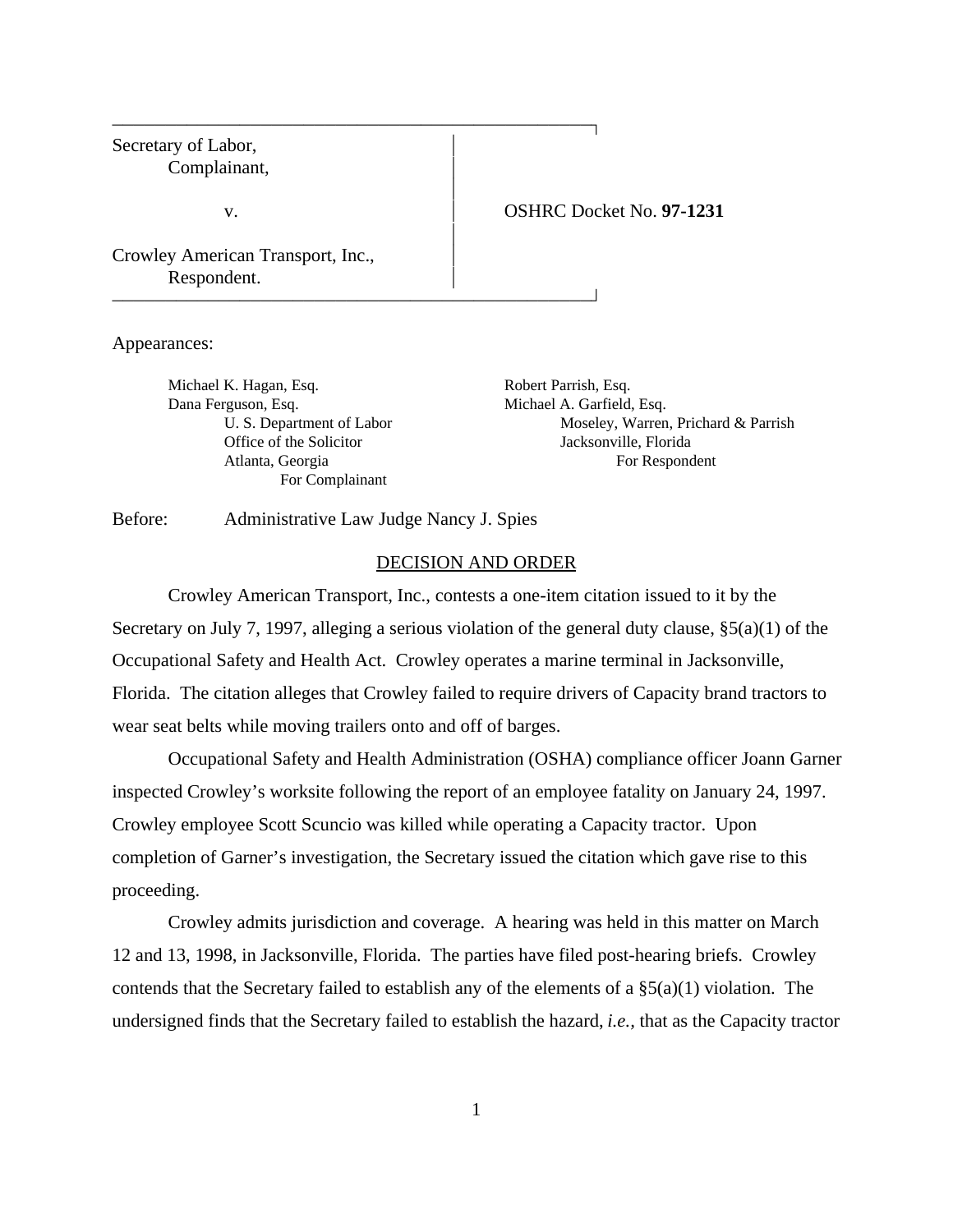was operated, its drivers were exposed to a hazard of being thrown around inside of the tractors or thrown from the tractors in the event of an accident. The citation is, therefore, vacated.

### The Citation

The Secretary alleges that Crowley committed a serious violation of  $\S(2a)(1)$ , which provides:

SEC. 5. (a) Each employer-

(1) shall furnish to each of his employees employment and a place of employment which are free from recognized hazards that are causing or are likely to cause death or serious physical harm to his employees[.]

In the citation, the Secretary alleges Crowley violated  $\S(2a)(1)$  by exposing employees "to the hazards associated with the failure to use seatbelts," specifically stating:

On January 24, 1997, employees who drive Capacity Trucks were not wearing seatbelts while moving trailers from the San Juan Barge, exposing the employees to the hazard of being thrown around in the vehicle or thrown from the vehicle in the case of accident.

### Background

Crowley operates a marine terminal located at 1163 Talleyrand Avenue in Jacksonville, Florida. One-, two-, or three-level cargo barges dock at Crowley's terminal and are then loaded or unloaded. The barges carry trailers which eventually are to be hauled over-the-road by semitractor trailer trucks (Tr. 19-24, 27, 89-90). The barges are referred to as "ro-ro" vessels (short for "roll-on/roll-off"), meaning that the trailers are hauled onto and off of the barge by tractors, and are not loaded and unloaded by cranes (Tr. 19). Crowley's worksite consists of a terminal and a yard. The yard, referred to as the Trumball yard, is located across Talleyrand Avenue from the terminal and contains parked and moving tractors and vehicles. The dock and ramp area of the terminal consists of three levels of ramps and platforms over which the operators of the Capacity tractors gain access to all levels of the docked barges. The Capacity tractor drivers are referred to as the barge crew (Tr. 26-29, 115-116). The longest distance a Capacity tractor would be required to travel with a trailer is a quarter of a mile (Tr. 272).

Crowley uses Capacity brand tractors (also referred to as yard jockeys, trailer jockeys, and hustlers) to hook up to the trailers in order to load and unload the barges (Tr. 18-20, 124). Capacity tractors weigh over 26,000 pounds (Tr. 392).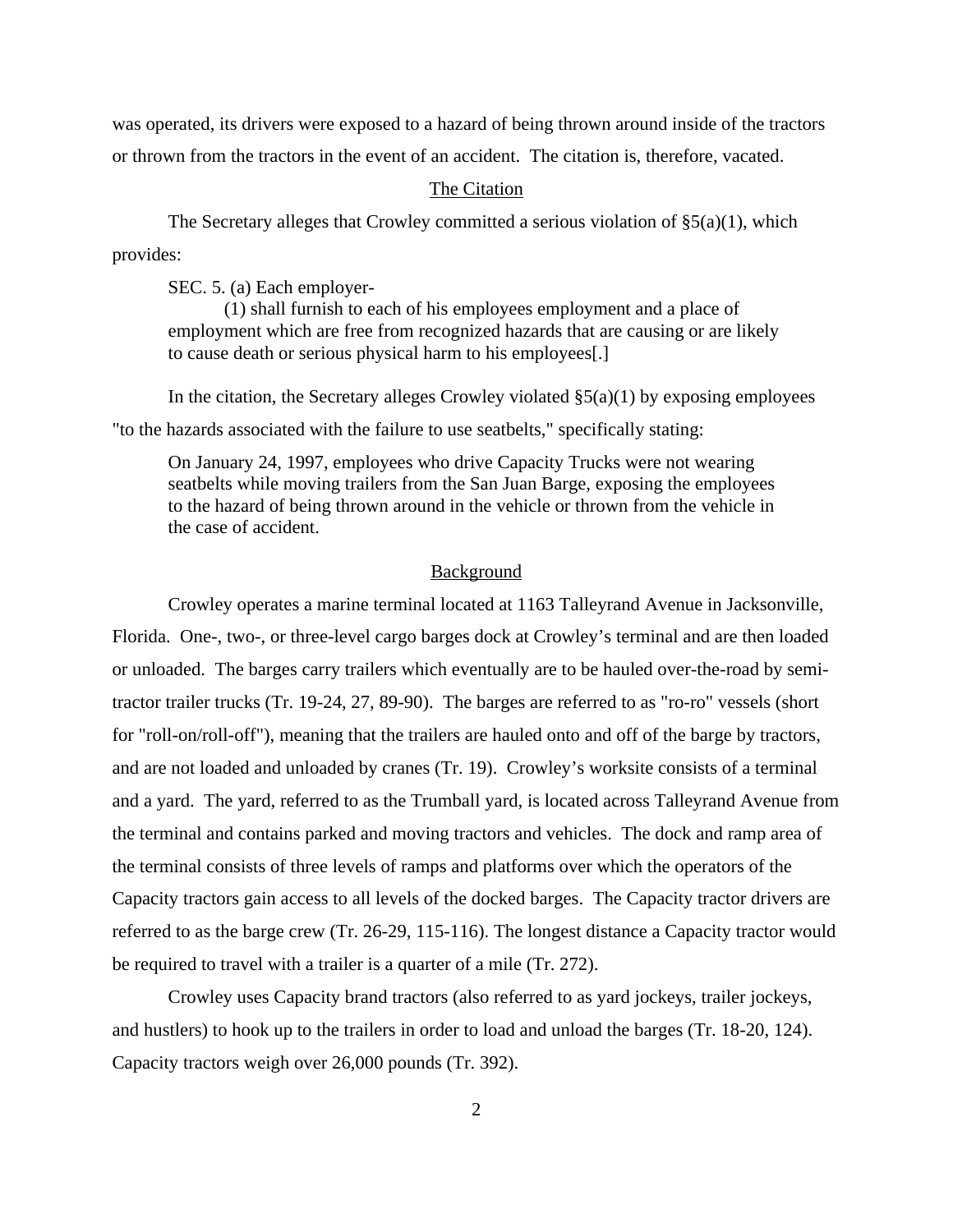On January 24, 1997, driver Scott Scuncio drove his Capacity tractor up to the second level ramp to unload a trailer from the barge that was in the dock. As Scuncio approached a turnaround area at the top of the ramp, he pulled forward to make a turn so that he could back up into a lane on the barge and align with one of the trailers. At this point the driver would usually reverse his tractor, but Scuncio apparently was unable to shift gears into reverse. Instead, the tractor went forward, jumped a low curb, crashed through a guardrail, and fell to the concrete dock 20 feet below. Scuncio was killed in the fall. He was not wearing a seat belt at the time of the accident (Tr. 9, 234-235).

At the hearing, the Secretary and Crowley reached certain stipulations which were entered into the record. The stipulations are as follows (Tr. 239-241):

- There are no written established traffic patterns at the worksite.
- Six to ten Capacity tractors are at the platform/ramp/barge area at any one time. There are over-the-road vehicles in other areas of the worksite.
- The work is noisy.
- Capacity drivers work up to 16 hours at a time.
- Capacity drivers drive up the ramp on the left most of the time.
- Each Capacity tractor has a seat belt assembly.
- Certification training is performed as a staged operation using empty loads with one driver at a time during daylight hours.
- Crowley does not instruct drivers that they must use seat belts. Crowley does not enforce a seat belt policy requiring the use of seat belts.
- Crowley maintains its Capacity tractors in good working order.
- At the time of the accident, the curb and the guardrail on the two platform levels were within OSHA regulations.
- Crowley's drivers drive the Capacity tractors across Talleyrand Avenue to and from the yard without wearing seat belts.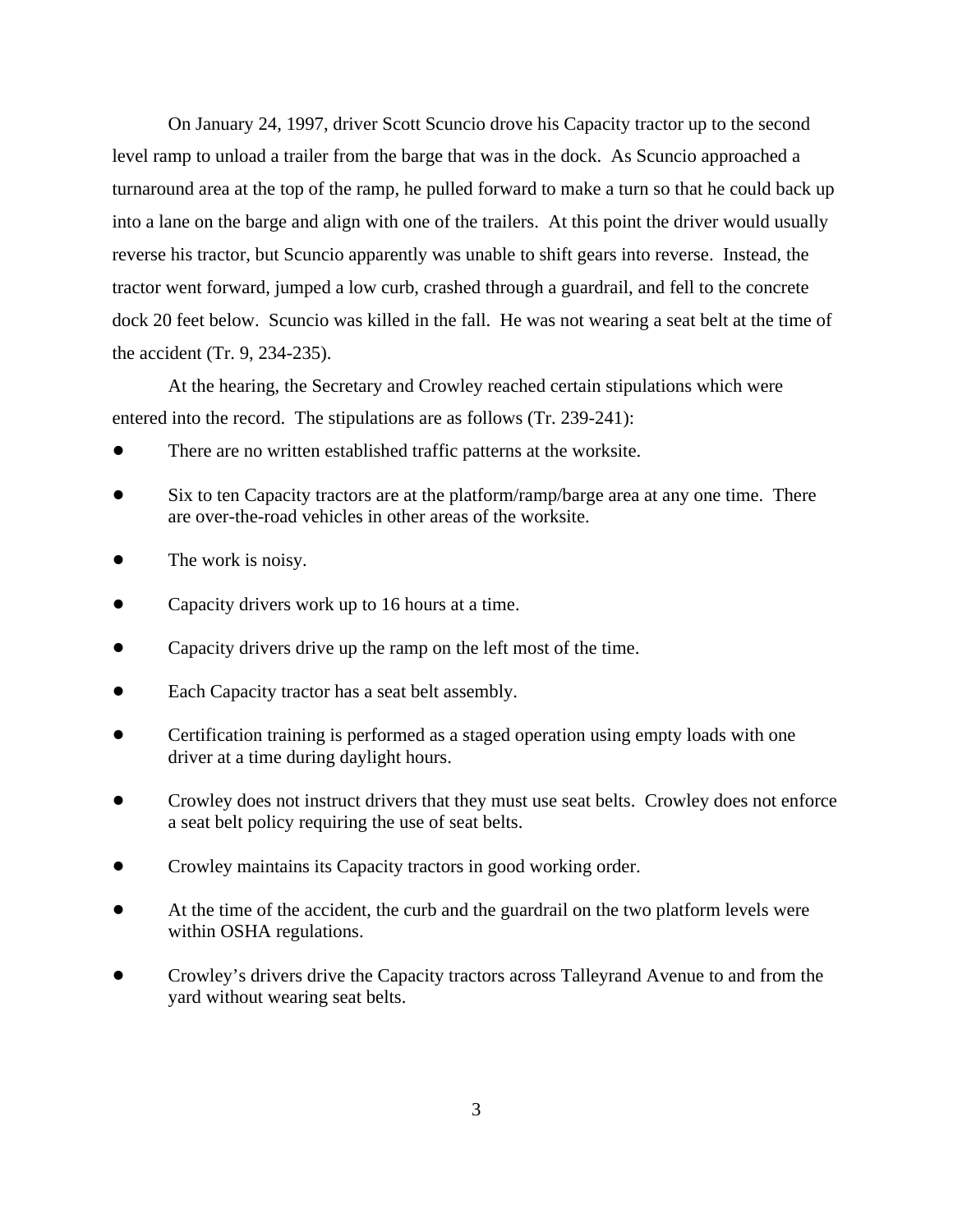When driving up and down the ramps, the Capacity drivers drive on the left-hand side. The ramps to the two platforms are 25 feet wide, with two lanes across. There is no center dividing line (Tr. 28-29, 224). The second level platform measures approximately 90 feet from the edge nearest the barge to the edge farthest from the barge. The third level platform measures approximately 70 feet from those same points (Tr. 30-31).

The drivers drive forward up the ramps and use the platform space to turn, preparatory to backing up to either hook up or unhook a trailer. One driver estimated that 70% of the time spent driving a Capacity tractor is spent in reverse (Tr. 48).

The fourth gear in each of the Capacity tractors is blocked so that the maximum speed the tractors can be driven is approximately 25 m.p.h. (Tr. 136, 223, 288, 329, 406).<sup>1</sup> The maximum speed the Capacity tractors can be driven in reverse is approximately 6 m.p.h. (Tr. 254).

In 1989, two Crowley vehicles collided at the Jacksonville Port Authority (Tr. 136-137, 173, 287). During that time period, Crowley was aware that the Secretary was attempting to promulgate a standard requiring drivers of vehicles used in marine terminal operations to wear seat belts (Tr. 385).

On December 20, 1989, Crowley issued a memorandum to its employees stating (Exh. C-

7, p. 8 of 20):

Safety shall be used at all times in all company owned vehicles used on company business . . . Any injury sustained when safety belts are not in use may be cause for disciplinary action.

Please advise all applicable employees in your respective areas of responsibility of this requirement.

On March 13, 1990, Crowley issued a second memorandum stating (Exh. C-7, p. 9 of 20):

Please by advise[d] it is our policy that [ ] Safety Belts shall be used at all times in all company vehicles used on company business.

 $1$  All of the witnesses who testified regarding the maximum speed of the Capacity tractors agreed that 25 m.p.h. was a reasonable estimate. Witnesses also estimated the maximum speed as being 18 (Tr. 60), 19 (Tr. 60, 256), and 27 m.p.h. (Tr. 254). Twenty-five m.p.h. is accepted as the most credible estimate.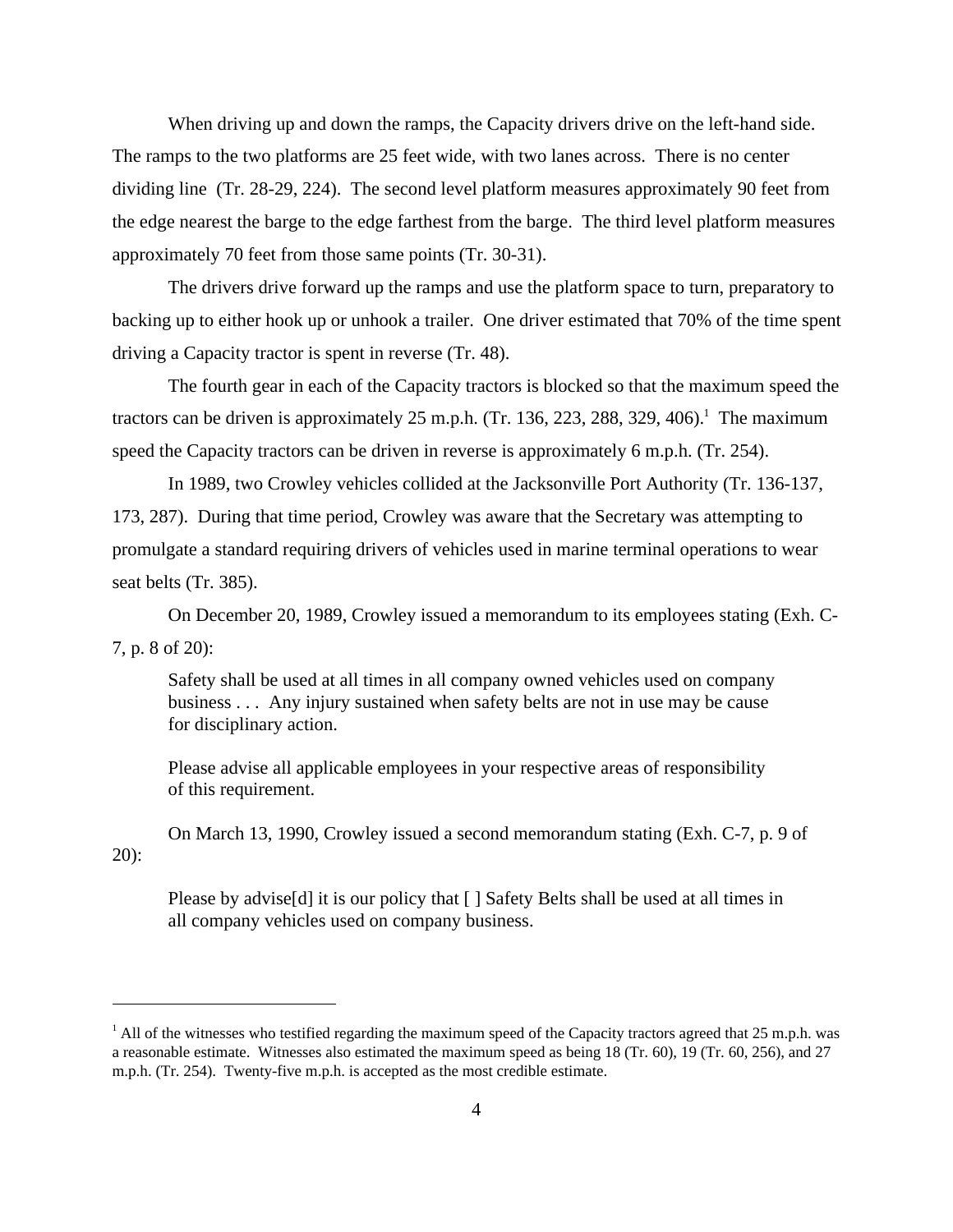The evidence is overwhelming and undisputed that Crowley's safety belt policy was universally ignored within hours of its issuance. Terry Rountree had been a Capacity driver for Crowley for almost 10 years at the time of the hearing (Tr. 16). He testified that he wore a seat belt for "about two hours" after the new seat belt policy was announced (Tr. 81). Samuel Clark, a driver with 12 years of experience at the time of the hearing, testified that he had never worn a seat belt at Crowley (Tr. 267). Kerry Boatwright, who began driving for Crowley in 1989, stated that when he first went to the barge crew, he wore a seat belt for less than a day after he was told to do so by one of the other barge crew drivers. Boatwright soon noticed that none of the other barge crew members was wearing a seat belt, and he stated that he realized that the other driver "was pulling my leg," (Tr. 245) and was "getting a joke" (Tr. 247).

Robert McFeeley, Crowley's manager of loss prevention and hazardous material, stated that in 1989 and 1990 he monitored the drivers' use of seat belts and attempted to enforce the policy for "a month or two" (Tr. 295).<sup>2</sup> McFeeley conceded that although the seat belt policy was never rescinded, Crowley is aware that none of its Capacity drivers wear seat belts and Crowley does nothing to enforce the policy (Tr. 287, 293).

Crowley gave two primary reasons for its unwillingness to enforce the seat belt policy: (1) when backing up to load or unload a trailer, the drivers have to bend forward and turn in their seats to see where they are going (Tr. 243, 266, 386). The driver "almost [has] to come out of the seat to look out the window on the blind side," and the seat belt restricts his movement (Tr. 95); and (2) the seat belts are subject to a ratcheting effect which eventually causes the seat belt to become uncomfortably tight across the drivers' thighs (Tr. 243). Rountree explained that the tractors "are solid axle Capacitys with no springs on the rear, and every small bump that you hit jars, and the seat belt just gets tighter and tighter" (Tr. 95). A third consideration is that in the event that the tractor overturns or goes into the water, the wearing of a seat belt could impede an emergency exit from the cab of the tractor, resulting in a more serious injury or death (Tr. 96, 354, 386-388).

 $2$  The testimony of the Capacity drivers establishes that the seat belt policy was never effectively enforced beyond the first day it was issued.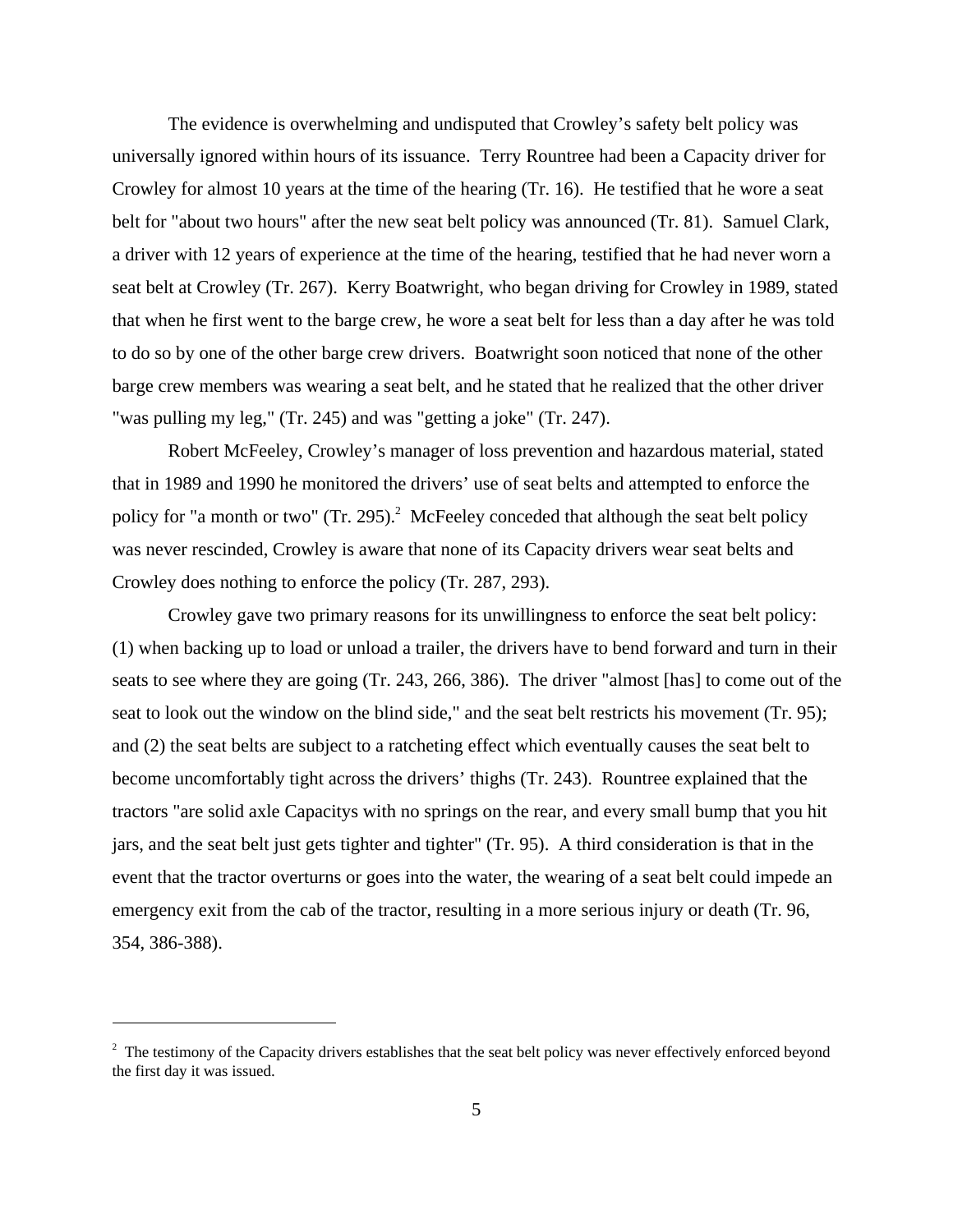The drivers who testified were questioned regarding their history of accidents while driving Capacity tractors. Rountree stated that he had once hit a trailer while backing up. He was not hurt or jostled (Tr. 51). Boatwright testified that he had bumped into curbs and that he had once backed into a telephone pole, knocking it over, but that he was not hurt (Tr. 231-232). Bartley Brocato stated that he once ran into his supervisor's personal vehicle in the Trumball yard, but that he was not hurt (Tr. 250). Brocato was also involved in an accident five years prior to the hearing in which another driver going forward struck the trailer that Brocato was backing into a barge lane. Brocato was not hurt, but the other driver "was bruised up" (Tr. 251). Brocato described another accident he witnessed a year and a half prior to the hearing, in which two tractors collided, but he did not know if the drivers were hurt (Tr. 252).

Six or seven months prior to the hearing, Samuel Clark hit the overhead ramp of the barge with his tractor while going 10 to 15 m.p.h. Clark was thrown from his seat onto the steering wheel and suffered chest injuries. The record does not indicate whether Clark lost any work time as a result of his injuries (Tr. 259). Clark also backed into a trailer stand going 5 m.p.h. and hurt his lower back. He missed approximately two days of work (Tr.260, 262).

### Discussion

In order to establish a violation of the general duty clause,

[T]he Secretary must show that (1) a workplace condition or activity presented a hazard, (2) the employer or industry recognized it, (3) it was likely to cause serious physical harm, and (4) a feasible and useful means of abatement existed by which to materially reduce or eliminate it.

*Kokosing Construction Co., Inc.,* 17 BNA OSHC 1869, 1872 (No. 92-2596, 1996).

The Secretary argues that it has established the four elements of a  $\S(2a)(1)$  hazard by showing that (1) it is general knowledge that operating vehicles at maximum speeds of 25 m.p.h. presents a hazard to drivers of being thrown around inside the vehicle or of being thrown from the vehicle in the event of an accident; (2) Crowley's 1989 implementation of its seat belt policy demonstrates that the company recognized the hazard; (3) the hazard of being thrown around inside of or being thrown from a vehicle could cause death or serious physical injury; and (4) the Capacity tractors were already equipped with seat belts so that a feasible means of abatement existed.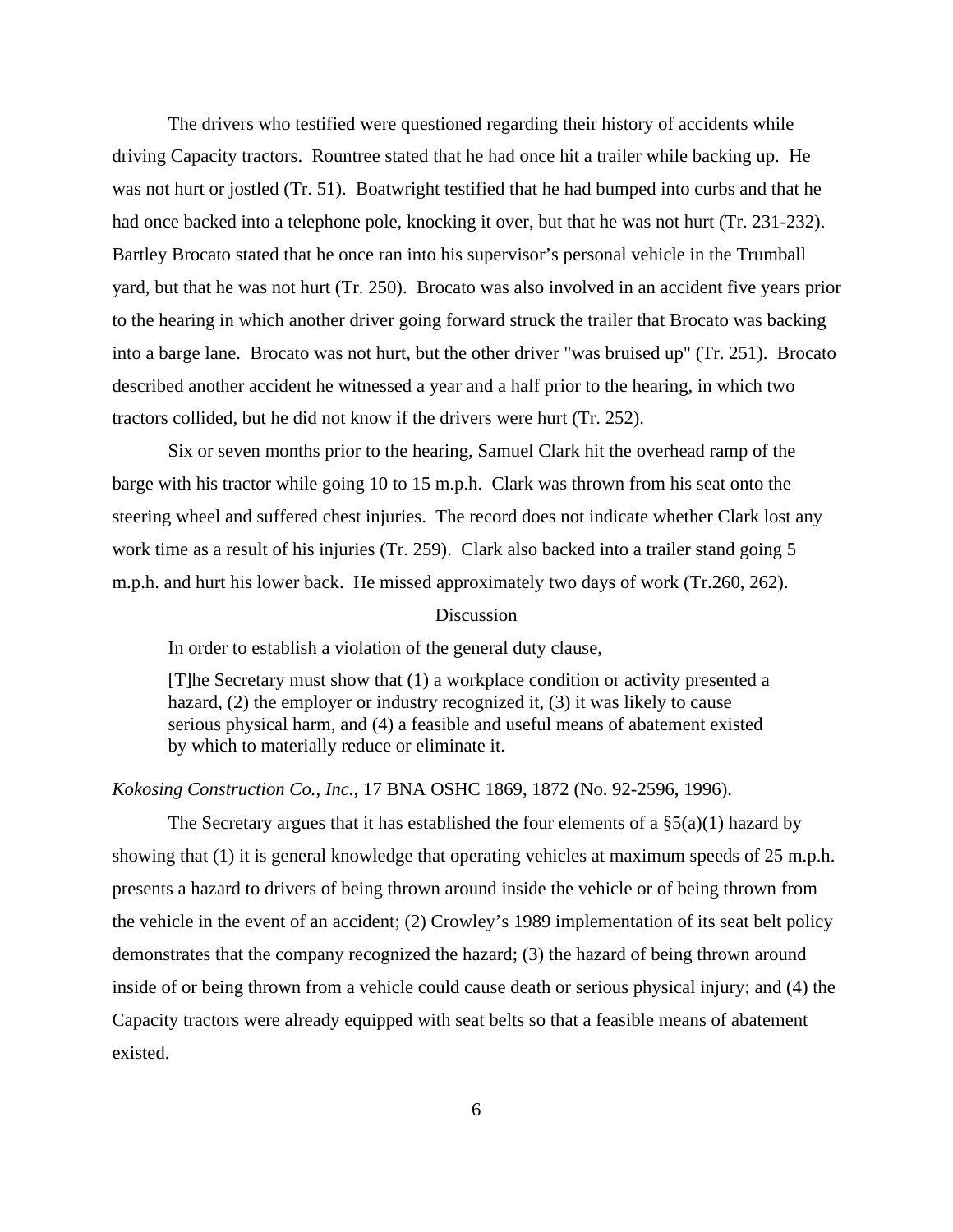Crowley counters that (1) the Secretary failed to provide any empirical evidence that operating a vehicle at 25 m.p.h. presents a hazard to the driver of being thrown around inside of or thrown from the vehicle; (2) that the 1989 implementation of the seat belt policy was done in anticipation of a new OSHA standard that would require drivers for marine terminal operations to wear seat belts, and was not in recognition of an actual hazard<sup>3</sup>; (3) the Secretary did not prove that failure to wear seat belts in the Capacity tractors could result in death or serious physical injury, and that, in fact, the wearing of seat belts increases the risk of injury<sup>4</sup>; and (4) that use of seat belts is not economically feasible because the time that it would take a driver to buckle and unbuckle his seat belt (estimated to be 18 to 20 times an hour) would double or triple the amount of time it takes the barge crew to load or unload a barge.<sup>5</sup>

### Did a Hazard Exist?

[W]hen citing a violation of the general duty clause, the Secretary must establish that the cited condition actually poses a hazard to employees. . . . [T]he general duty clause, while intended to protect employees from hazards that have yet to be addressed by standards, is not intended to replace standards as an enforcement mechanism.

*Waldon Healthcare Center,* 16 BNA OSHC 1052, 1060 (No. 89-2804, 1993).

The only non-employee witness called by the Secretary was OSHA compliance officer Joann Garner. Garner testified that the hazard she identified was "that the driver is driving a

<sup>&</sup>lt;sup>3</sup> The Secretary gave notice of proposed rule making, OSHA's Occupant Protection in Motor Vehicles regulation, 55 Fed. Reg. 28728, on July 12, 1990. The final rule was never promulgated.

<sup>&</sup>lt;sup>4</sup> Although Crowley argues that the wearing of seat belts increases the risk of hazards due to restricting the driver's view while in reverse and to the ratcheting effect, Crowley did not properly assert the affirmative defense of greater hazard.

 $<sup>5</sup>$  Because the undersigned has determined that the Secretary failed to establish that a hazard existed, it is not</sup> necessary to address this element. However, it is noted that Crowley adduced no credible evidence supporting its contention that the use of seat belts would significantly increase its production time. David Holman, Crowley's director of staff operations, stated that during the aborted implementation of the seat belt policy in 1989-90, the barge crews' functions "doubled in time" (Tr. 304). Holman could not state over what period of time the functions doubled (Tr. 306), and conducted no studies and cited no statistics in support of his assertion (Tr. 307). Considering the uncontradicted testimony that the drivers ignored the seat belt policy either immediately or within hours of its taking effect, Crowley's contention that the enforcement of the policy would result in increased production time is rank speculation.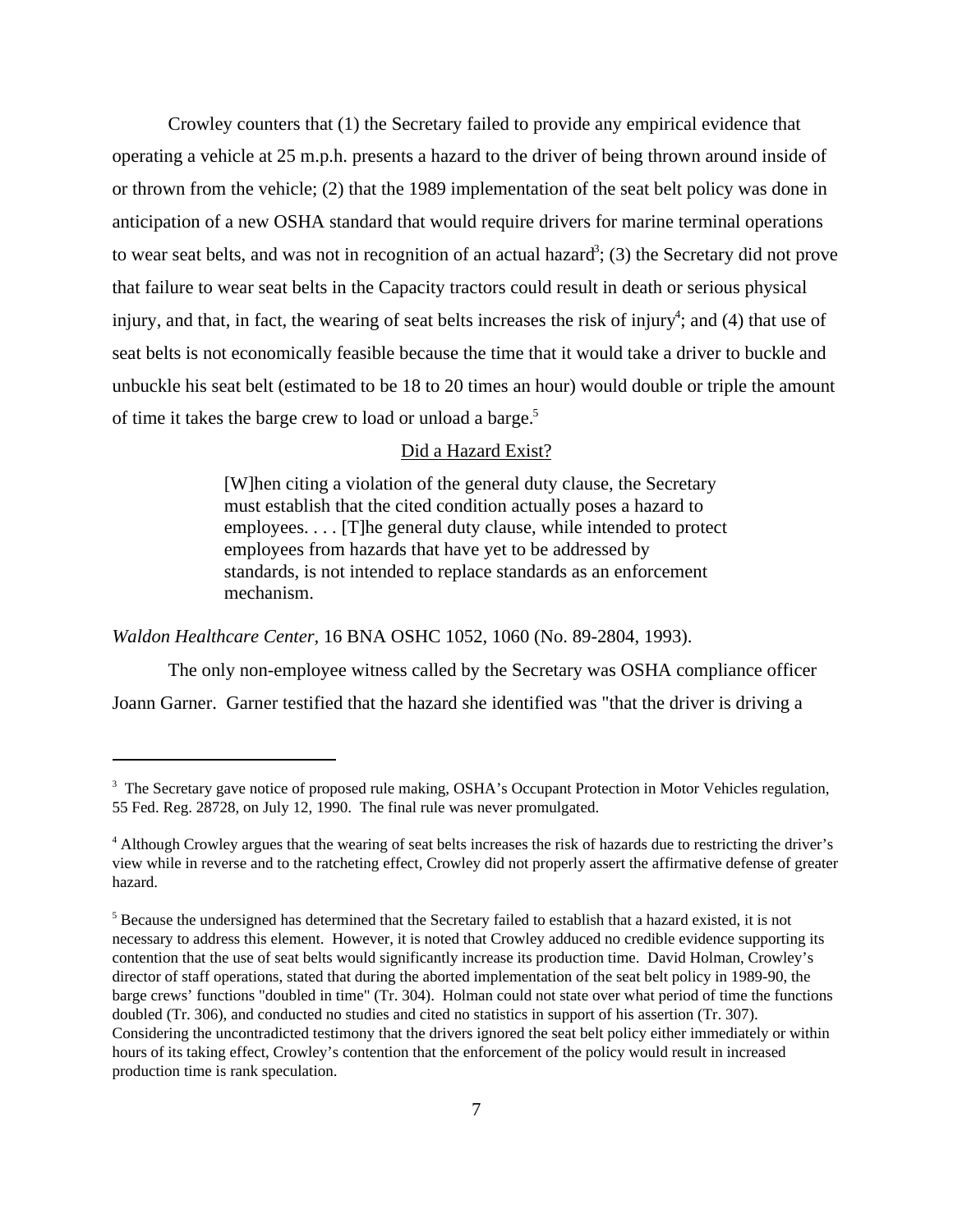vehicle and being thrown around inside of the truck in case they hit something or each other or the rails or whatever" (Tr. 134). Garner based this determination of a hazard on "general knowledge," Crowley's past history of accidents<sup>6</sup>, the fact that Crowley had instituted a seat belt policy in 1989, and the number of vehicles involved in the operation (Tr. 134-135).

Garner testified that by "general knowledge," she meant that everybody knows that "[a]ny kind of vehicle that's driven, the potential is there for hazards, striking other vehicles, running into something, turning over, anything like that" (Tr. 172). Garner also stated her opinion that, "Two vehicles hitting each other even if they were just going five miles an hour potentially could cause serious harm" (Tr. 136).

In her post-hearing brief, the Secretary asserts that the accident that killed Scuncio is additional proof of the hazard. It is well-established that "it is the hazard, not the specific incident that resulted in injury . . . that is the relevant consideration in determining the existence of a recognized hazard." *Kelly Springfield Tire Co.,* 10 BNA OSHC 1970 (No. 78-4555, 1982), *aff'd* 729 F.2d 317 (5th cir. 1984). It is true, however, that an accident may convincingly demonstrate that a condition presents a hazard to employees. *See Coleco Industries, Inc*., 14 BNA OSHA 1961, 1964 (No. 84-546, 1991). Here, the accident does not sufficiently relate to the cited hazard.

Although the Secretary defines the hazard to be the possibility of being thrown around inside of or from the vehicle, she also describes it as a "failure to use seatbelts." There is no real suggestion that use of a seat belt would have prevented Scuncio's death (*See* Sec. brief footnote 7). Scuncio plunged over the side of the platform in what must be regarded as an improbable and very unfortunate accident. Proof that a hazardous incident can occur under "a freakish or utterly implausible concurrence of circumstances" is insufficient to establish a hazard. *See Waldon Healthcare Center*, 16 BNA OSHC at 1060. Scuncio's tragic accident triggered OSHA's investigation, but it is irrelevant to the determination of whether the cited hazard existed.

<sup>&</sup>lt;sup>6</sup> Garner relied on three accidents reported to her during her investigation: the 1989 collision that occurred at the Jacksonville Port Authority, an incident where an employee "almost ran into a reefer trailer," and an incident involving "brake failure which OSHA had no facts on" (Tr. 173). There is no evidence that any of the drivers were thrown around inside of or thrown from their vehicles as a result of these accidents. No evidence of lost work time was adduced for any of the drivers involved in these incidents.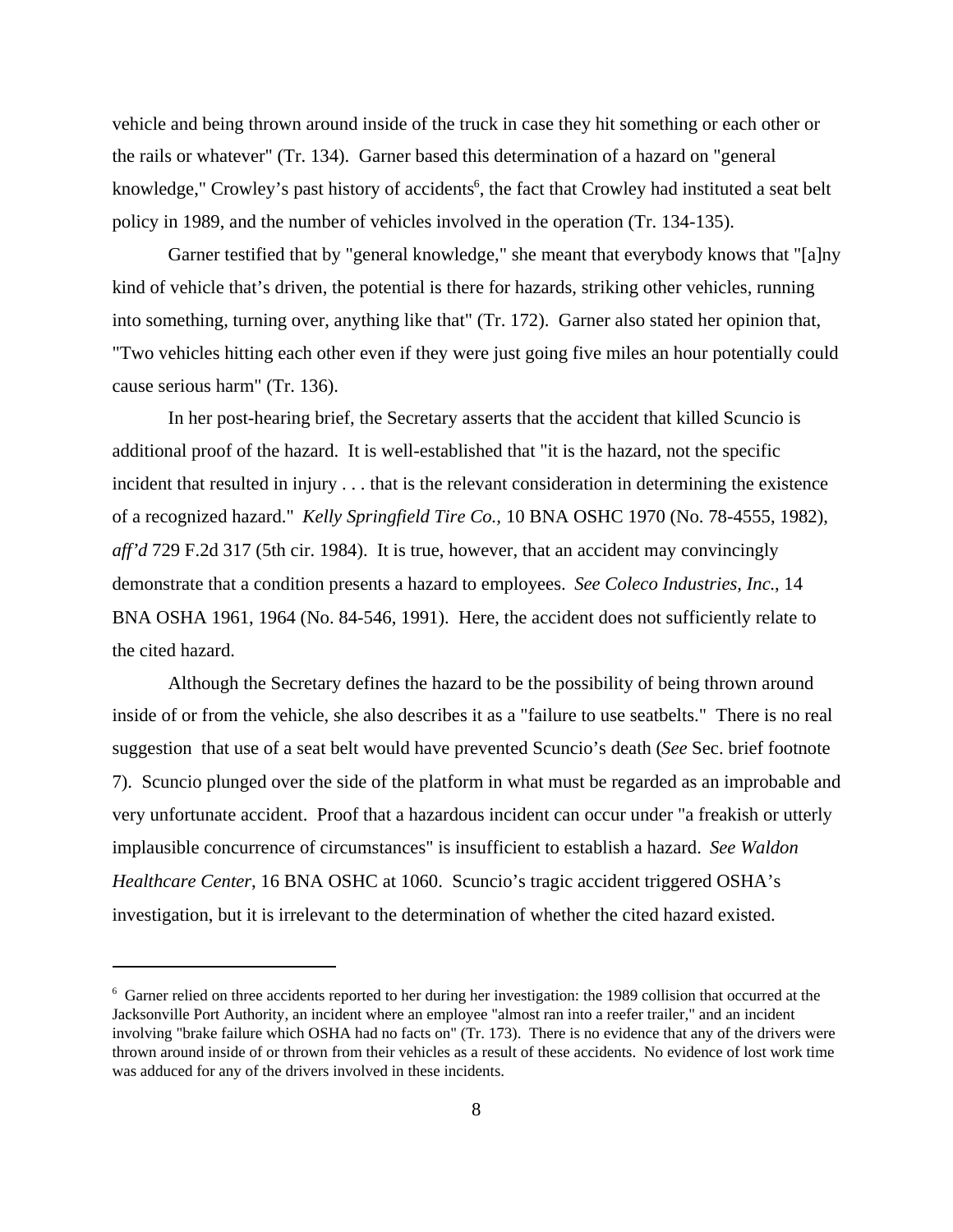The Secretary presented no expert testimony regarding hazards resulting from a collision between two tractors traveling at a maximum speed of 25 m.p.h. She offered no empirical evidence to support her claim that the use of seat belts in a vehicle such as the Capacity tractor would reduce the potential for injury in the event of such a collision. The testimony of the drivers establishes that, on those occasions when they do collide with another vehicle or object, they were not thrown around or out of the vehicle, or at least not to a degree that would be different if a seat belt had been worn.

Garner believes that it is safer to wear seat belts any time one is in a moving vehicle, and it is a belief shared by many. Seat belts are required to be worn in moving vehicles on the public roadways in all fifty states. Interstate travelers are frequently greeted with roadside signs telling them to buckle up as they traverse our highways. To Garner, the belief that driving without seat belts constitutes a hazard is "general knowledge"; it has (fortunately) become a national tenet that seat belts save lives. The rationale for wearing seat belts in vehicles capable of traveling at high speeds on public roadways does not, however, necessarily apply to vehicles that make frequent stops, travel a quarter of a mile at the most at one time, and are capable of a maximum speed of only 25 m.p.h.

Clark, the driver who sustained chest injuries when he was thrown onto the steering wheel when his tractor hit the overhead ramp of the barge, stated (Tr. 265):

Well, I'm glad I wasn't wearing [a seat belt] because I felt like if I had been wearing the type belts that's in there, which is a lap belt, my injuries would have been more severe than what they was. I would have had maybe stomach injuries, kidney injuries, or, you know, I would have had severe stomach injuries.

Clark's assertion, like so many others in this case, is unsupported by expert testimony, studies, or statistics. His testimony is instructive, however, in showing that the use of seat belts is not universally regarded as a useful means of abatement. Clark believes that the use of seat belts would have exacerbated his injuries. Garner maintains that using seat belts is always safer than not using them.

Both the Secretary and Crowley rely on the *ipse dixit* of their witnesses. Neither side is convincing, but it is the Secretary who must meet the burden of proof. She has failed to do so here. Without some evidence other than the compliance officer's sense that seat belts should be